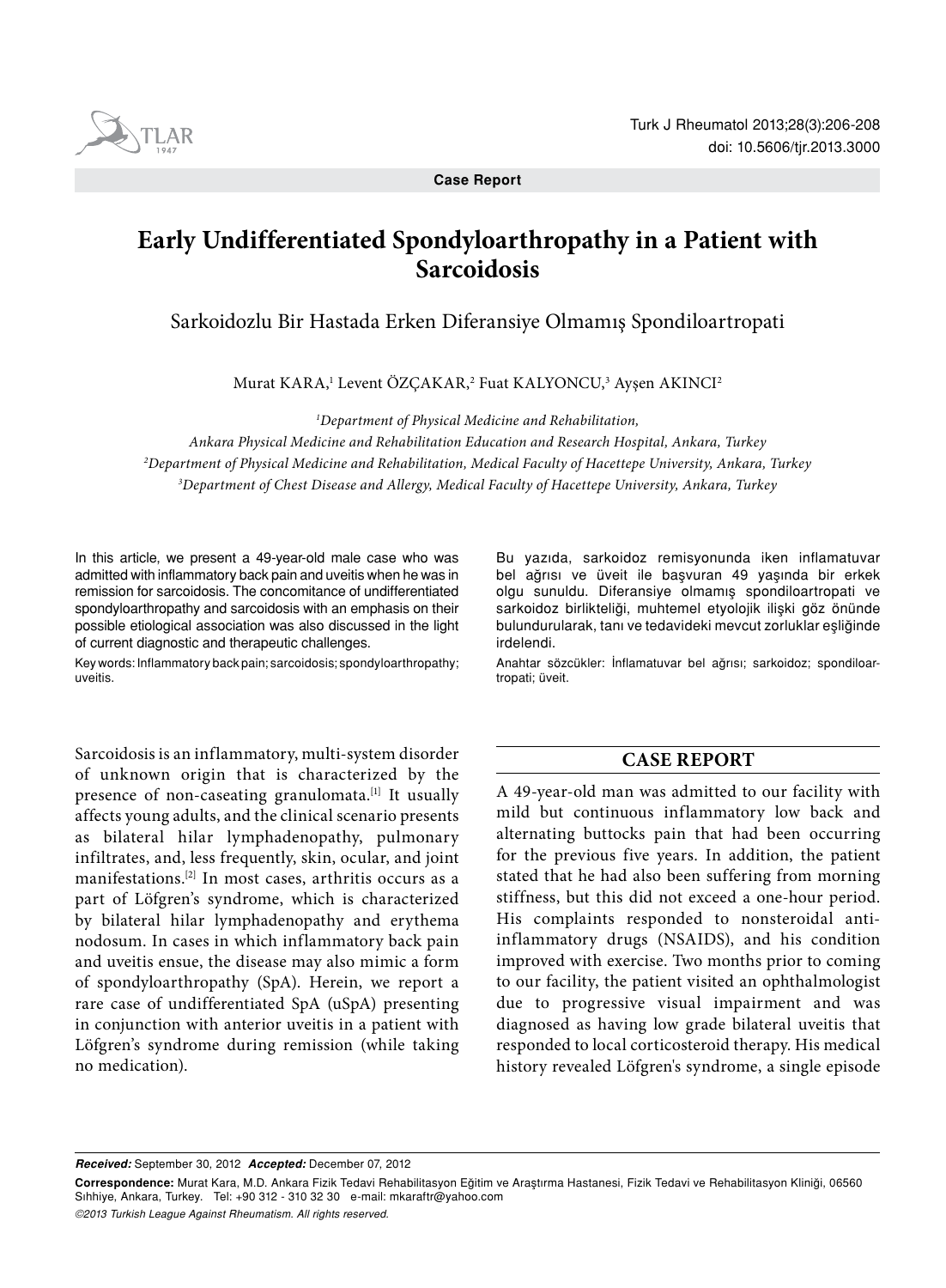of arthralgia, erythema nodosum, and bilateral hilar lymphadenopathy that had been ongoing for the past 20 years. He had been treated with a six month corticosteroid therapy and had also been prescribed statins periodically for hyperlipidemia over the previous eight years.

Physical examination revealed low back pain and stiffness, but an evaluation of the sacroiliac and peripheral joints was normal. The modified lumbar Schober's test yielded a result of 5 cm, and chest expansion during maximum inspiration was 1 cm. Systemic examination was unremarkable. The patient's laboratory tests, including complete blood count (CBC), liver and renal function tests, erythrocyte sedimentation rate (ESR), C-reactive protein (CRP), and rheumatoid factor (RF), were normal, but he tested negative for the human leukocyte antigen (HLA)-B27. The magnetic resonance imaging (MRI) results of the sacroiliac joints were also normal. After examining all of the data, the patient was diagnosed as having early uSpA.

### **DISCUSSION**

Spondyloarthropathies are a group of diseases that present primarily with inflammation of the axial skeleton, peripheral arthritis, enthesitis, morning stiffness, dactylitis, and acute anterior uveitis. Additionally, it is well known that there is a correlation between the HLA-B27 antigen and family aggregation. Patients with inflammatory low back pain who do not yet fulfill the modified New York criteria for ankylosing spondylitis (AS) are classified as uSpA,<sup>[3]</sup> and more than half of the patients with uSpA develop AS over time.<sup>[4]</sup>

On the other hand, SpA and sarcoidosis are two distinct entities which have no shared predisposing genetic factors. Each of them is associated with different major histocompatibility (MHC) antigens. Ankylosing spondylitis is strongly related to the class I MHC antigen HLA B27, but sarcoidosis is related to the MHC II-coded alleles. Nevertheless, there are higher numbers of CD4+ T cells in both diseases.[5] Furthermore, bacterial or viral infections are suspected as being contributors to the immunemediated inflammation in both SpA and sarcoidosis. Moreover, monoclonal antibodies to gram-negative bacteria can cross-react with HLA-B27 in SpA<sup>[6]</sup> while mycobacterial infection could possibly be related to sarcoidosis.<sup>[7]</sup> Although various viral and bacterial agents have been reported, some agents, for example propriobacterium acnes, have been isolated from tissues in both diseases<sup>[5]</sup>

Acute anterior uveitis is the most frequent extraarticular manifestation in patients with AS,<sup>[8]</sup> and this can be the initial symptom of SpA, especially if the patients have been diagnosed with uSpA.[9,10] Similar to our case, a study by Fernández-Melón et al.[9] determined that uveitis was the first clinical sign to prompt diagnosis in 41% of the patients with SpA. Furthermore, in a systematic analysis by Zeboulon et al.,  $[11]$  the prevalence of uveitis in SpA was 32.7%, and this percentage increased with longer disease duration. In a retrospective study of patients presenting with various uveitis subtypes, Chan et al.<sup>[12]</sup> found that anterior uveitis was diagnosed in half of the subjects, with the most common diagnoses being HLA-B27-associated diseases (20.8%), AS (9.6%), herpes infections (7.6%), and sarcoidosis (6.2%). In addition, a negative test for HLA-B27 was a prognostic factor for the presence of anterior uveitis and axial involvement in several follow-up reports that focused on AS patients.<sup>[13-15]</sup> Zeboulon et al.<sup>[11]</sup> also reported that the prevalence of uveitis ranged from 40-48% in patients with HLA-B27-positive SpA but only 15-25% in HLA-B27-negative patients. Although the possibility of sarcoidosis-related uveitis can not be ruled out in our case, we considered the diagnosis of uSpA to be more likely due to the patient's rapid recovery from non-granulomatous eye lesions combined with his inflammatory low back pain.

The presence of concomitant SpA and sarcoidosis has rarely been reported.<sup>[16-18]</sup> In addition, there have been recent reports concerning patients with quiescent sarcoidosis who relapsed after treatment with tumor necrosis factor-alpha (TNF-α) inhibitors for SpA.[19-22] Therefore, a relevant association between these two disorders or their coexistence may cause diagnostic and/or therapeutic challenges. In this regard, we believe that the development of inflammatory back pain (with or without uveitis) in sarcoidosis patients should alert physicians to the fact that more than one form of spondyloarthropathy is possible and that these patients have to be followed up with close observation for prompt management.

#### **Declaration of conflicting interests**

The authors declared no conflicts of interest with respect to the authorship and/or publication of this article.